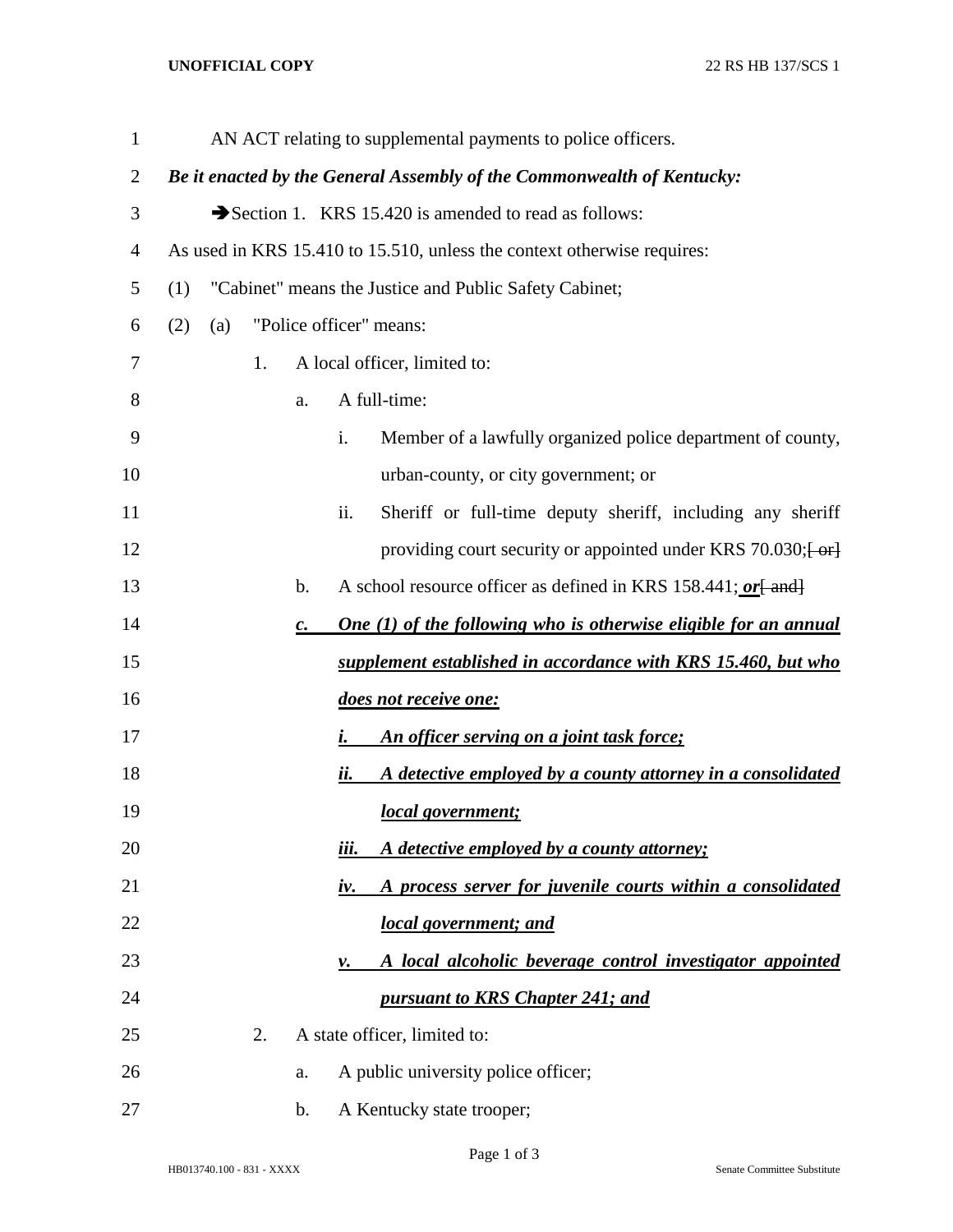| 1              |     | A Kentucky State Police arson investigator;<br>c.                                 |
|----------------|-----|-----------------------------------------------------------------------------------|
| $\overline{2}$ |     | A Kentucky State Police hazardous device investigator;<br>d.                      |
| 3              |     | A Kentucky State Police legislative security specialist;<br>e.                    |
| 4              |     | A Kentucky vehicle enforcement officer;<br>f.                                     |
| 5              |     | A Kentucky Horse Park mounted patrol officer, subject to KRS<br>g.                |
| 6              |     | 15.460(1)(f);                                                                     |
| 7              |     | h.<br>A Kentucky state park ranger, subject to KRS 15.460(1)(f);                  |
| 8              |     | i.<br>An agriculture investigator;                                                |
| 9              |     | j.<br>A charitable gaming investigator;                                           |
| 10             |     | k.<br>An alcoholic beverage control investigator;                                 |
| 11             |     | An insurance fraud investigator;<br>1.                                            |
| 12             |     | An Attorney General investigator; [ and]<br>m.                                    |
| 13             |     | A Kentucky Department of Fish and Wildlife Resources<br>n.                        |
| 14             |     | conservation officer, subject to KRS 15.460(1)(e); and                            |
| 15             |     | Any detective for a Commonwealth's attorney who would<br>о.                       |
| 16             |     | otherwise be eligible for a supplement established in accordance                  |
| 17             |     | with KRS 15.460, but who does not receive one;                                    |
| 18             |     | who is responsible for the prevention and detection of crime and the              |
| 19             |     | enforcement of the general criminal laws of the state;                            |
| 20             |     | "Police officer" does not include any sheriff who earns the maximum<br>(b)        |
| 21             |     | constitutional salary for this office, any special deputy sheriff appointed under |
| 22             |     | KRS 70.045, any constable, deputy constable, district detective, deputy district  |
| 23             |     | detective, special local peace officer, auxiliary police officer, or any other    |
| 24             |     | peace officer not specifically authorized in KRS 15.410 to 15.510;                |
| 25             | (3) | "Police department" means the employer of a police officer;                       |
| 26             | (4) | "Retirement plan" means a defined benefit plan consisting of required employer    |
| 27             |     | contributions pursuant to KRS 61.565, 61.702, or any other provision of law;      |